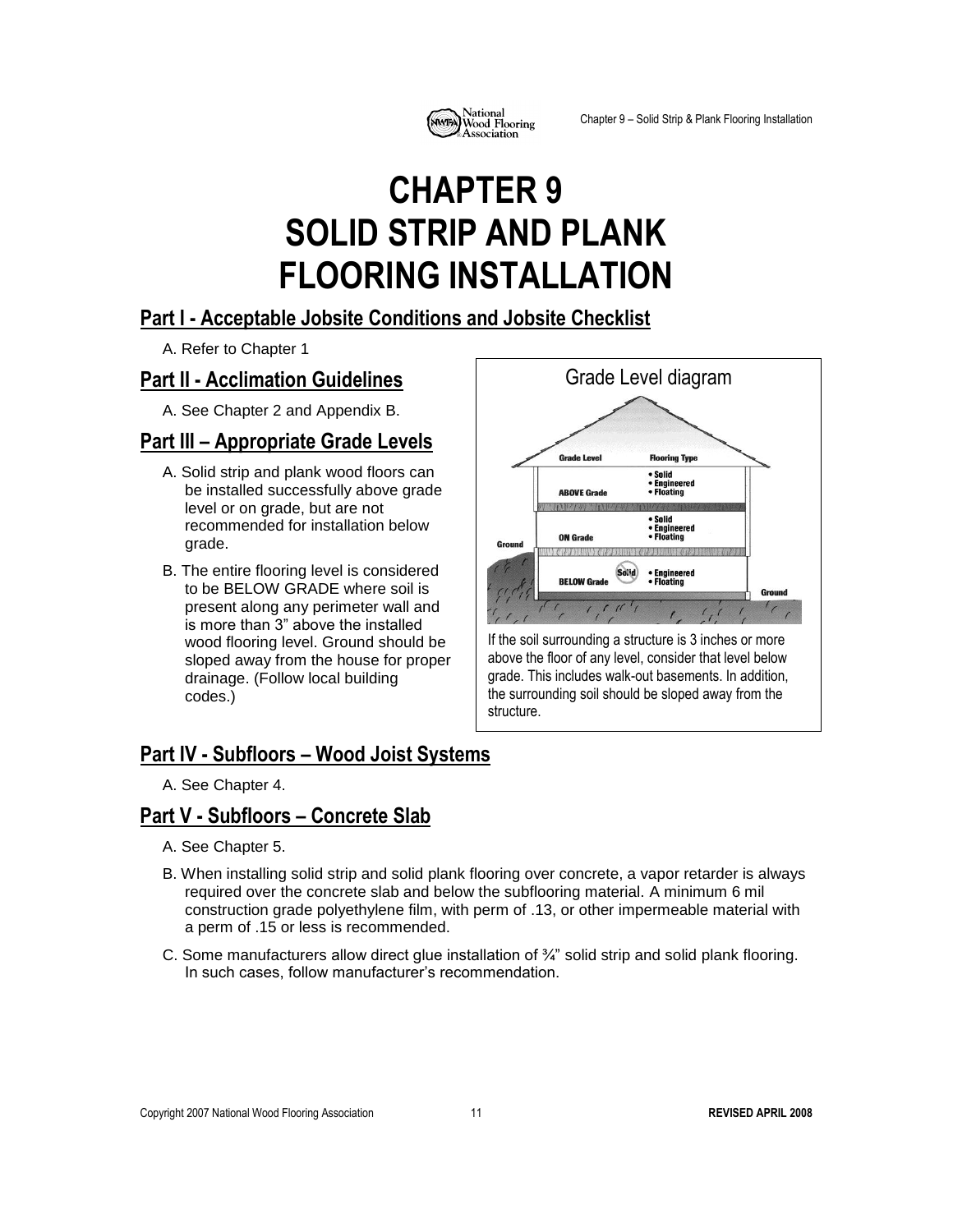

#### **Part VI – Solid Strip & Plank Installation Methods**

- A. Always follow the manufacturer's recommended installation procedure.
- B. Unfinished and factory-finished solid strip and solid plank flooring should be installed perpendicular to the joists or on a diagonal for any single layer subfloor. (Exception: Over diagonal, solid subfloor boards, install perpendicular to joists or subfloor direction.)
- C. When ¾" solid strip and solid plank flooring is laid parallel with the floor joists, follow one of these two steps:
	- 1. Add a layer of minimum nominal ½" (15/32") CD Exposure 1 (CDX) plywood underlayment to the existing subfloor (as previously recommended)
	- 2. Or brace between truss/joists in accordance with the truss/joist manufacturer's recommendations and with local building codes. Some truss/joist systems cannot be cross-braced and still maintain stability.
- D. Before installing wood flooring, place an approved vapor retarder. Some examples of acceptable vapor retarders over wood subfloors include:
	- 1. An asphalt laminated paper meeting UU-B-790a, Grade B, Type I, Style 1a.
	- 2. Asphalt-saturated kraft paper or #15 or #30 felt that meets ASTM Standard D-4869 or UU-B-790, Grade D.
- E. Wall Line Layout
	- 1. Choose a starting wall according to the most aesthetically or architecturally important elements in the room, taking into consideration fireplaces, doors, cabinets and transitions, as well as the squareness of the room. The starting wall will often be the longest unbroken wall in the room.
	- 2. Snap a working line parallel to the starting wall, allowing  $\frac{3}{4}$ " expansion space between the starting wall and the edge of the first strip or plank run.
	- 3. As a general rule, a  $\frac{3}{4}$  expansion space must be left around the perimeter and at all vertical obstructions.
	- 4. Random-width plank is laid out with alternating courses varying by widths. Start with the widest board, then the next width, etc., and repeat the pattern.
	- 5. Lay one row of strip or plank along the entire length of the working line.
	- 6. Top-nail and blind-nail the first row (hand-nail if necessary), using appropriate fasteners. Denser species may require pre-drilling. Each succeeding row should be blind-nailed with the nailing machine wherever possible. At the finishing wall and other obstructions, it may be necessary to blind-nail by hand until top nailing is required.
	- 7. Racking rule of thumb: Avoid "H" patterns. Stagger end joints of boards row to row a minimum of 6" for strip flooring, 8-10" for 3" to 5" plank, and 10" for plank wider than 5".See Figures 9-1 and 9-2.
	- 8. To minimize expansion on floors wider than 20 feet, more or less spacing between rows may be needed, depending on geographical area, interior climate control and time of the year. (Appendix B, Acclimation.)